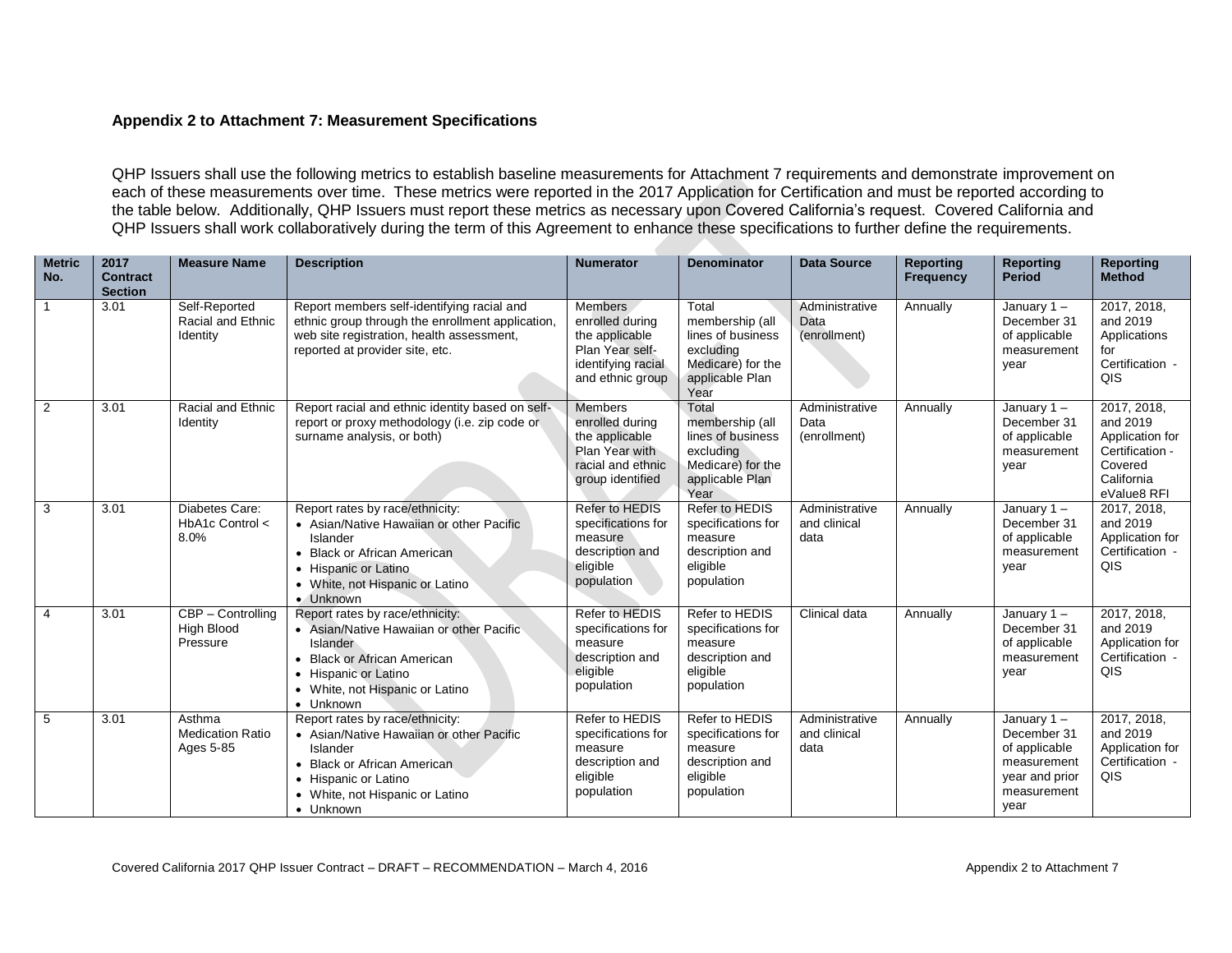| <b>Metric</b><br>No. | 2017<br><b>Contract</b><br><b>Section</b> | <b>Measure Name</b>                                                                            | <b>Description</b>                                                                                                                                                                                                                     | <b>Numerator</b>                                                                                                                                                           | <b>Denominator</b>                                                                                                                                      | <b>Data Source</b>     | <b>Reporting</b><br><b>Frequency</b> | <b>Reporting</b><br><b>Period</b>                                    | <b>Reporting</b><br><b>Method</b>                                    |
|----------------------|-------------------------------------------|------------------------------------------------------------------------------------------------|----------------------------------------------------------------------------------------------------------------------------------------------------------------------------------------------------------------------------------------|----------------------------------------------------------------------------------------------------------------------------------------------------------------------------|---------------------------------------------------------------------------------------------------------------------------------------------------------|------------------------|--------------------------------------|----------------------------------------------------------------------|----------------------------------------------------------------------|
| 6                    | 3.01                                      | Depression<br>Response at<br>Twelve<br>Months- Progress<br>Towards<br>Remission - NQF<br>#1885 | Report rates by race/ethnicity:<br>• Asian/Native Hawaiian or other Pacific<br>Islander<br>• Black or African American<br>• Hispanic or Latino<br>• White, not Hispanic or Latino<br>• Unknown                                         | Refer to MN<br>Community<br>Measurement<br>specifications for<br>measure<br>description and<br>eligible<br>population                                                      | Refer to MN<br>Community<br>Measurement<br>specifications for<br>measure<br>description and<br>eligible<br>population                                   | Clinical data          | Annually                             | January $1 -$<br>December 31<br>of applicable<br>measurement<br>year | 2017, 2018,<br>and 2019<br>Application for<br>Certification -<br>QIS |
| $\overline{7}$       | 3.01                                      | Uncontrolled<br><b>Diabetes</b><br><b>Admission Rate</b><br>(PQI 14) – NQF #<br>0638           | Apply only to members with diabetes.<br>Report rates by race/ethnicity:<br>• Asian/Native Hawaiian or other Pacific<br>Islander<br>• Black or African American<br>• Hispanic or Latino<br>• White, not Hispanic or Latino<br>• Unknown | Refer to AHRQ<br>measure<br>specifications for<br>numerator<br>description.                                                                                                | Refer to AHRQ<br>measure<br>specifications for<br>denominator<br>description. Use<br><b>HEDIS</b> eligible<br>population<br>definition for<br>diabetes. | Administrative<br>data | Annually                             | January $1 -$<br>December 31<br>of applicable<br>measurement<br>year | 2017, 2018,<br>and 2019<br>Application for<br>Certification -<br>QIS |
| 8                    | 3.01                                      | <b>ED Visit Rate for</b><br><b>Diabetes</b>                                                    | Report rates by race/ethnicity:<br>• Asian/Native Hawaiian or other Pacific<br>Islander<br>• Black or African American<br>• Hispanic or Latino<br>• White, not Hispanic or Latino<br>• Unknown                                         | ED visits for any<br>reason excluding<br>trauma among<br>members with<br>diabetes (use<br><b>HEDIS</b> eligible<br>population<br>definition for<br>diabetes)               | Members with<br>diabetes (use<br><b>HEDIS</b> eligible<br>population<br>definition for<br>diabetes)                                                     | Administrative<br>data | Annually                             | January $1 -$<br>December 31<br>of applicable<br>measurement<br>year | 2017, 2018,<br>and 2019<br>Application for<br>Certification -<br>QIS |
| 9                    | 3.01                                      | Hospital<br><b>Admission Rate</b><br>for Hypertension                                          | Report rates by race/ethnicity:<br>• Asian/Native Hawaiian or other Pacific<br>Islander<br>• Black or African American<br>• Hispanic or Latino<br>• White, not Hispanic or Latino<br>• Unknown                                         | Hospital<br>admissions for<br>any<br>cardiovascular<br>diagnosis (heart<br>failure, CAD,<br>stroke) <sup>1</sup> or renal<br>failure comorbid<br>or due to<br>hypertension | <b>Members</b><br>identified as<br>hypertensive<br>(use HEDIS<br>eligible<br>population<br>definition)                                                  | Administrative<br>data | Annually                             |                                                                      | 2017, 2018,<br>and 2019<br>Application for<br>Certification -<br>QIS |
| 10                   | 3.01                                      | ED Visit Rate for<br>Hypertension                                                              | Apply only to members with hypertension.<br>Report rates by race/ethnicity:<br>• Asian/Native Hawaiian or other Pacific<br>Islander<br>• Black or African American<br>• Hispanic or Latino                                             | ED admissions<br>for any<br>cardiovascular<br>diagnosis (heart<br>failure, CAD,<br>stroke) $2$ or renal<br>failure comorbid                                                | <b>Members</b><br>identified as<br>hypertensive<br>(use HEDIS<br>eligible<br>population<br>definition)                                                  | Administrative<br>data | Annually                             | January $1 -$<br>December 31<br>of applicable<br>measurement<br>year | 2017, 2018,<br>and 2019<br>Application for<br>Certification -<br>QIS |

 1 List of applicable ICD-10 codes forthcoming for future stakeholder review and comment

 $2$  List of applicable ICD-10 codes forthcoming for future stakeholder review and comment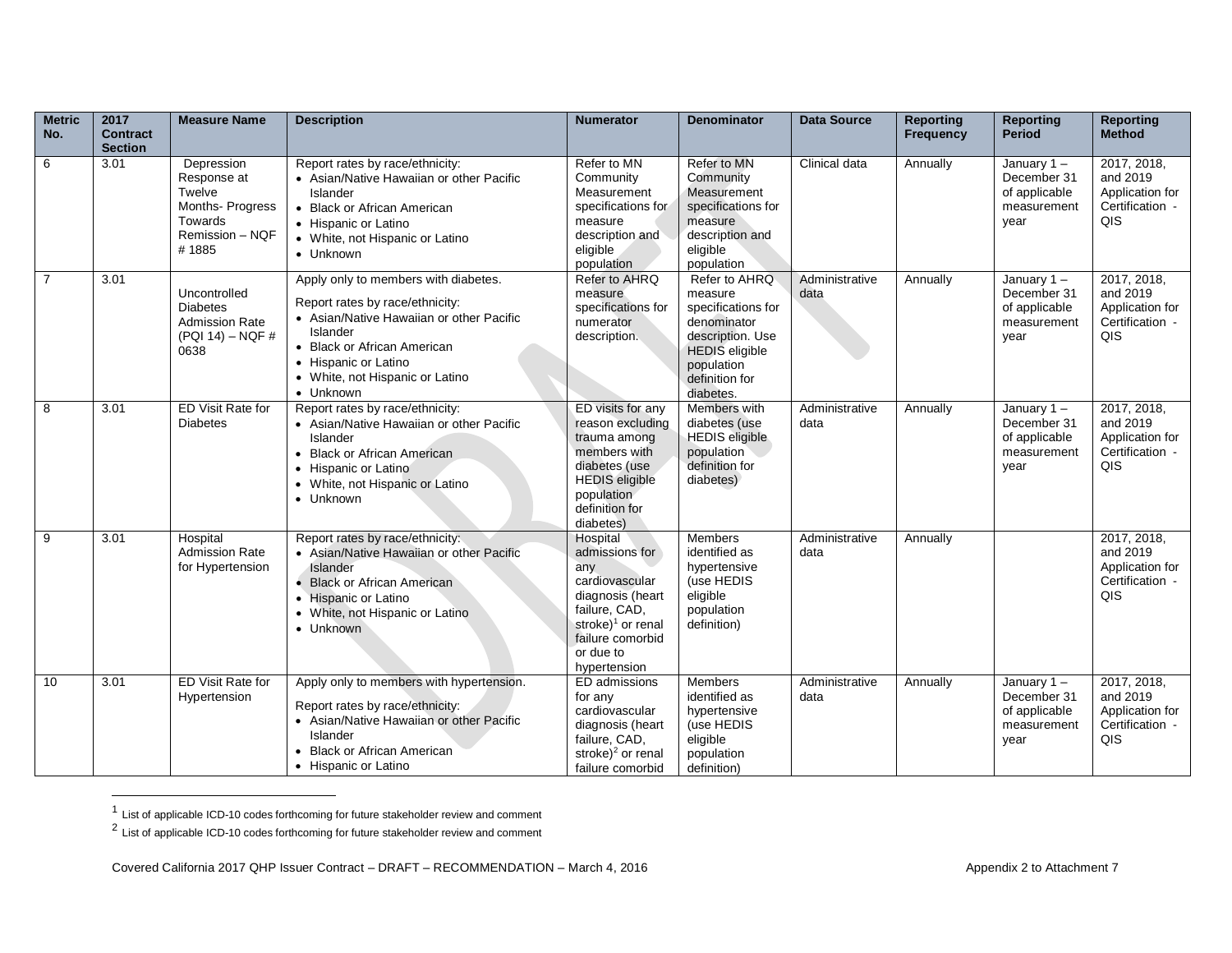| <b>Metric</b><br>No. | 2017<br><b>Contract</b><br><b>Section</b> | <b>Measure Name</b>                                                             | <b>Description</b>                                                                                                                                                                                                                   | <b>Numerator</b>                                                                                                                                        | <b>Denominator</b>                                                                                                                                    | <b>Data Source</b>     | Reporting<br><b>Frequency</b> | <b>Reporting</b><br><b>Period</b>                                    | <b>Reporting</b><br><b>Method</b>                                    |
|----------------------|-------------------------------------------|---------------------------------------------------------------------------------|--------------------------------------------------------------------------------------------------------------------------------------------------------------------------------------------------------------------------------------|---------------------------------------------------------------------------------------------------------------------------------------------------------|-------------------------------------------------------------------------------------------------------------------------------------------------------|------------------------|-------------------------------|----------------------------------------------------------------------|----------------------------------------------------------------------|
|                      |                                           |                                                                                 | • White, not Hispanic or Latino<br>• Unknown                                                                                                                                                                                         | or due to<br>hypertension                                                                                                                               |                                                                                                                                                       |                        |                               |                                                                      |                                                                      |
| 11                   | 3.01                                      | Asthma in<br>Younger Adults<br><b>Admission Rate</b><br>(PQI 15) - NQF#<br>0283 | Apply only to members with asthma.<br>Report rates by race/ethnicity:<br>• Asian/Native Hawaiian or other Pacific<br>Islander<br>• Black or African American<br>• Hispanic or Latino<br>• White, not Hispanic or Latino<br>• Unknown | Refer to AHRQ<br>measure<br>specifications for<br>numerator<br>description.                                                                             | Refer to AHRQ<br>measure<br>specifications for<br>denominator<br>description. Use<br><b>HEDIS</b> eligible<br>population<br>definition for<br>asthma. | Administrative<br>data | Annually                      | January $1 -$<br>December 31<br>of applicable<br>measurement<br>year | 2017, 2018,<br>and 2019<br>Application for<br>Certification -<br>QIS |
| 12                   | 3.01                                      | Asthma<br><b>Admission Rate</b><br>(PDI 14) - NQF #<br>0728                     | Apply only to members with asthma.<br>Report rates by race/ethnicity:<br>• Asian/Native Hawaiian or other Pacific<br>Islander<br>• Black or African American<br>• Hispanic or Latino<br>• White, not Hispanic or Latino<br>• Unknown | Refer to AHRQ<br>measure<br>specifications for<br>numerator<br>description.                                                                             | Refer to AHRQ<br>measure<br>specifications for<br>denominator<br>description. Use<br><b>HEDIS</b> eligible<br>population<br>definition for<br>asthma. | Administrative<br>data | Annually                      | January $1 -$<br>December 31<br>of applicable<br>measurement<br>year | 2017, 2018,<br>and 2019<br>Application for<br>Certification -<br>QIS |
| 13                   | 3.01                                      | Bacterial<br>Pneumonia<br><b>Admission Rate</b><br>$(PQI 11) - NQF #$<br>0279   | Apply only to members with asthma.<br>Report rates by race/ethnicity:<br>• Asian/Native Hawaiian or other Pacific<br>Islander<br>• Black or African American<br>• Hispanic or Latino<br>• White, not Hispanic or Latino<br>• Unknown | Refer to AHRQ<br>measure<br>specifications for<br>numerator<br>description.                                                                             | Refer to AHRQ<br>measure<br>specifications for<br>denominator<br>description. Use<br><b>HEDIS</b> eligible<br>population<br>definition for<br>asthma. | Administrative<br>data | Annually                      | January 1-<br>December 31<br>of applicable<br>measurement<br>vear    | 2017, 2018,<br>and 2019<br>Application for<br>Certification -<br>QIS |
| 14                   | 3.01                                      | <b>ED Visit Rate for</b><br>Asthma                                              | Report rates by race/ethnicity:<br>• Asian/Native Hawaiian or other Pacific<br>Islander<br>• Black or African American<br>• Hispanic or Latino<br>• White, not Hispanic or Latino<br>• Unknown                                       | ED admissions<br>for pulmonary<br>diagnoses<br>among members<br>with asthma (use<br><b>HEDIS</b> eligible<br>population for<br>asthma)                  | Members with<br>asthma (use<br><b>HEDIS</b> eligible<br>population for<br>asthma).                                                                    | Administrative<br>data | Annually                      | January $1 -$<br>December 31<br>of applicable<br>measurement<br>year | 2017, 2018,<br>and 2019<br>Application for<br>Certification -<br>QIS |
| 15                   | 3.01                                      | ED Visit Rate for<br>Depression                                                 | Report rates by race/ethnicity:<br>• Asian/Native Hawaiian or other Pacific<br>Islander<br>• Black or African American<br>• Hispanic or LatinoWhite, not Hispanic or<br>Latino<br>• Unknown                                          | ED admissions<br>among members<br>with depression<br>(use HEDIS<br>eligible<br>population for<br>members with a<br>diagnosis of<br>major<br>depression) | Members with a<br>diagnosis of<br>major depression<br>(use HEDIS<br>eligible<br>population)                                                           | Administrative<br>data | Annually                      | January $1 -$<br>December 31<br>of applicable<br>measurement<br>year | 2017, 2018,<br>and 2019<br>Application for<br>Certification -<br>QIS |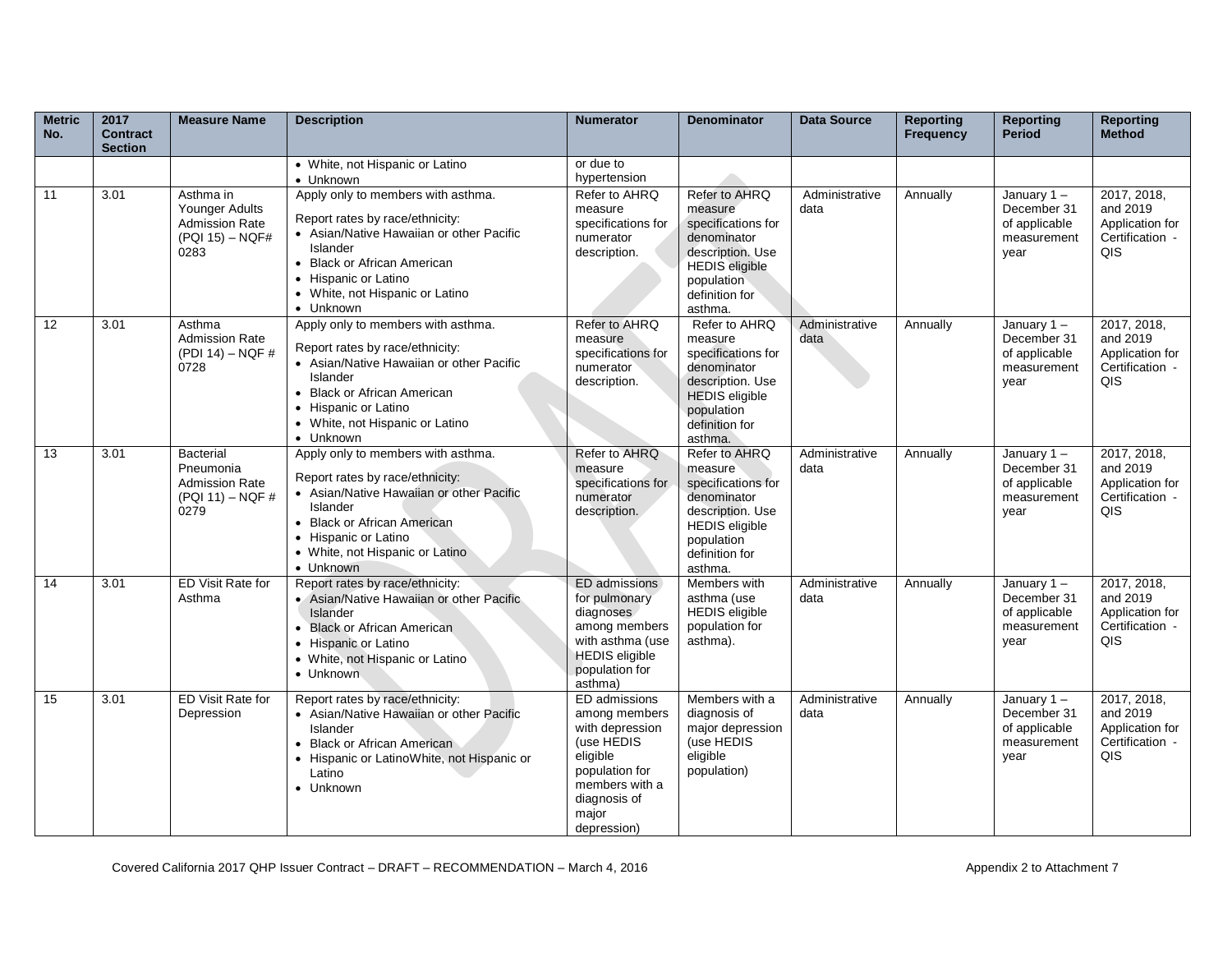| <b>Metric</b><br>No. | 2017<br><b>Contract</b><br><b>Section</b> | <b>Measure Name</b>                                 | <b>Description</b>                                                                                                                                                                                                                                | <b>Numerator</b>                                                                                                                                                    | <b>Denominator</b>                                                                                 | <b>Data Source</b>                | <b>Reporting</b><br><b>Frequency</b> | <b>Reporting</b><br><b>Period</b>                                                                                             | <b>Reporting</b><br><b>Method</b>                                                                                         |
|----------------------|-------------------------------------------|-----------------------------------------------------|---------------------------------------------------------------------------------------------------------------------------------------------------------------------------------------------------------------------------------------------------|---------------------------------------------------------------------------------------------------------------------------------------------------------------------|----------------------------------------------------------------------------------------------------|-----------------------------------|--------------------------------------|-------------------------------------------------------------------------------------------------------------------------------|---------------------------------------------------------------------------------------------------------------------------|
| 16                   | 4.01                                      | <b>Primary Care</b><br>Physician<br>Selection       | Report members by product in the health plan's<br>Covered California business with a personal<br>care physician (PCP)                                                                                                                             | Number of<br>Covered<br>California<br>members<br>enrolled during<br>the applicable<br>Plan Year who<br>have selected or<br>were assigned to<br>a PCP                | <b>Total Covered</b><br>California<br>membership<br>enrolled during<br>the applicable<br>Plan Year | Administrative<br>data            | Quarterly                            | January 1-<br>December 31<br>(quarterly<br>reporting<br>periods to be<br>defined upon<br>request by<br>Covered<br>California) | $\overline{2017}$ , 2018,<br>and 2019<br>Application for<br>Certification -<br>QIS / quarterly<br>reports as<br>requested |
| 17                   | 4.02                                      | <b>Primary Care</b><br>Payment<br><b>Strategies</b> | Report the number and percentage of<br>California members attributed to providers for<br>whom a payment strategy is deployed to adopt<br>accessible, data-driven, team-based care with<br>accountability for improving triple aim metrics         | Number of<br>California<br>members<br>enrolled during<br>the applicable<br>Plan Year<br>attributed to a<br>provider with a<br>payment reform<br>strategy            | <b>Total California</b><br>membership<br>enrolled during<br>the applicable<br>Plan Year            | Administrative/<br>financial data | Annually                             | January 1-<br>December 31<br>of applicable<br>measurement<br>year                                                             | 2018 and<br>2019<br>Application for<br>Certification -<br>QIS                                                             |
| 18                   | 4.02                                      | <b>Primary Care</b><br>Payment<br><b>Strategies</b> | Report the number and percentage of Covered<br>California members attributed to providers for<br>whom a payment strategy is deployed to adopt<br>accessible, data-driven, team-based care with<br>accountability for improving triple aim metrics | Number of<br>Covered<br>California<br>members<br>enrolled during<br>the applicable<br>Plan Year<br>attributed to a<br>provider with a<br>payment reform<br>strategy | <b>Total Covered</b><br>California<br>membership<br>enrolled during<br>the applicable<br>Plan Year | Administrative/<br>financial data | Annually                             | January 1-<br>December 31<br>of applicable<br>measurement<br>year                                                             | 2018 and<br>2019<br>Application for<br>Certification -<br>QIS                                                             |
| 19                   | 4.03                                      | Membership<br>Attributed to IHMs                    | Report the number and percentage of<br>California members in each product who are<br>managed under an IHM                                                                                                                                         | Number of<br>California<br>members<br>enrolled during<br>the applicable<br>Plan Year<br>managed under<br>an IHM                                                     | <b>Total California</b><br>membership<br>enrolled during<br>the applicable<br>Plan Year            | Administrative/<br>financial data | Annually                             | January $1 -$<br>December 31<br>of applicable<br>measurement<br>year                                                          | 2017, 2018,<br>and 2019<br>Application for<br>Certification -<br>QIS                                                      |
| 20                   | 4.03                                      | Membership<br>Attributed to IHMs                    | Report the number and percentage of Covered<br>California members in each product who are<br>managed under an IHM                                                                                                                                 | Number of<br>Covered<br>California<br>members<br>enrolled during<br>the applicable<br>Plan Year                                                                     | <b>Total Covered</b><br>California<br>membership<br>enrolled during<br>the applicable<br>Plan Year | Administrative/<br>financial data | Annually                             | January $1 -$<br>December 31<br>of applicable<br>measurement<br>year                                                          | 2017, 2018,<br>and 2019<br>Application for<br>Certification -<br>QIS                                                      |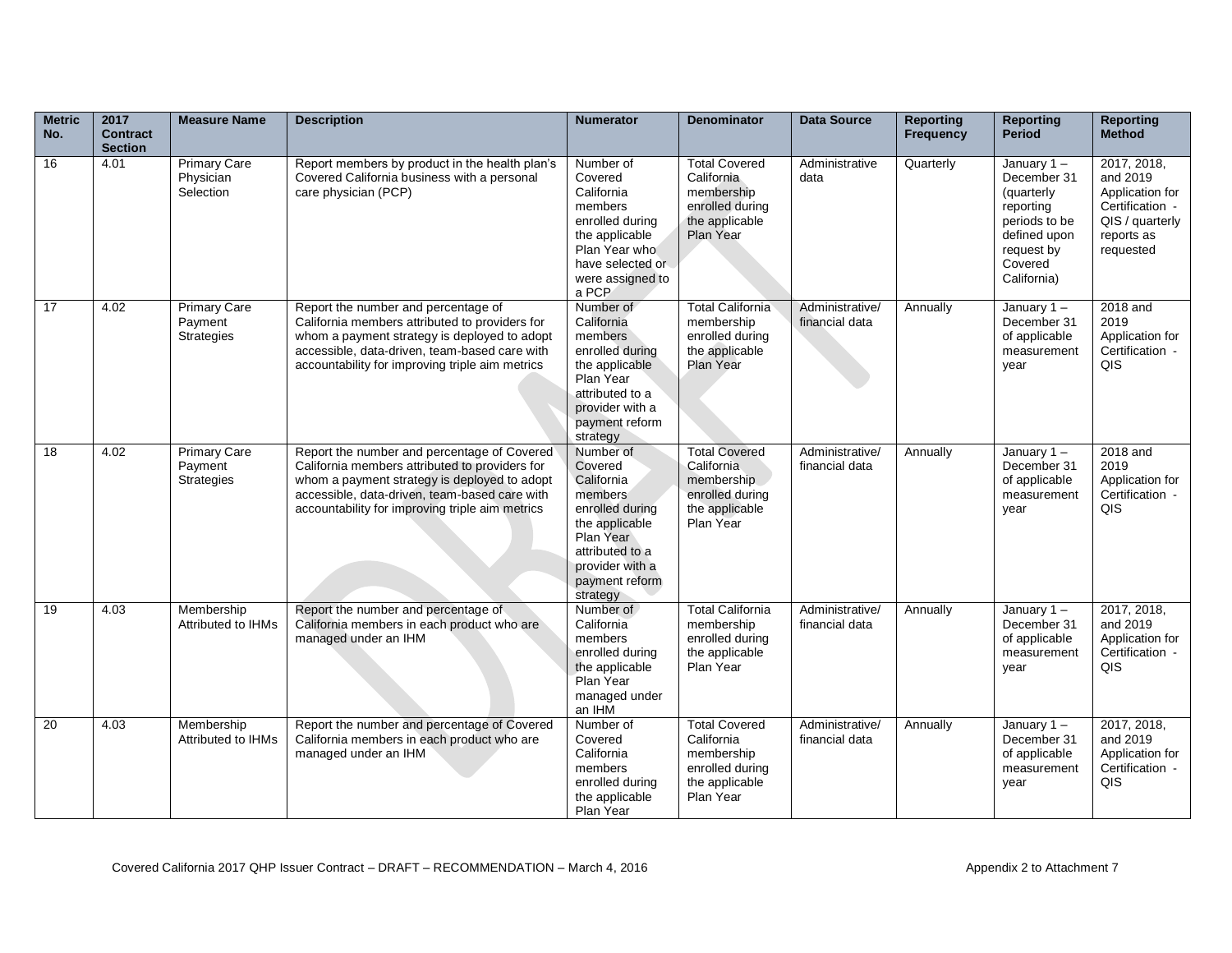| <b>Metric</b><br>No. | 2017<br><b>Contract</b><br><b>Section</b> | <b>Measure Name</b>                                             | <b>Description</b>                                                                                                                                                                                                                                                                                                                                              | <b>Numerator</b>                                                                                           | <b>Denominator</b>                                                                        | <b>Data Source</b>                                                                                                                             | <b>Reporting</b><br><b>Frequency</b> | <b>Reporting</b><br><b>Period</b>                                    | <b>Reporting</b><br><b>Method</b>                                    |
|----------------------|-------------------------------------------|-----------------------------------------------------------------|-----------------------------------------------------------------------------------------------------------------------------------------------------------------------------------------------------------------------------------------------------------------------------------------------------------------------------------------------------------------|------------------------------------------------------------------------------------------------------------|-------------------------------------------------------------------------------------------|------------------------------------------------------------------------------------------------------------------------------------------------|--------------------------------------|----------------------------------------------------------------------|----------------------------------------------------------------------|
|                      |                                           |                                                                 |                                                                                                                                                                                                                                                                                                                                                                 | managed under<br>an IHM                                                                                    |                                                                                           |                                                                                                                                                |                                      |                                                                      |                                                                      |
| 21                   | 5.03                                      | Hospitals<br>reporting to<br><b>CMQCC</b>                       | Report hospital participation in CMQCC                                                                                                                                                                                                                                                                                                                          | Number of<br>network<br>hospitals<br>reporting to<br>CMQCC                                                 | Total number of<br>hospitals<br>providing<br>maternity<br>services in<br>network          | <b>Network</b><br>data/CMQCC<br>participant list                                                                                               | Annually                             | January $1 -$<br>December 31<br>of applicable<br>measurement<br>vear | 2017, 2018,<br>and 2019<br>Application for<br>Certification -<br>QIS |
| 22                   | 5.03                                      | Hospitals meeting<br>CalSIM goal for<br>C-sections              | Report hospital network performance for<br>meeting CalSIM NTSV C-Section goal                                                                                                                                                                                                                                                                                   | Number of<br>hospitals<br>meeting CalSIM<br>goal of NTSV C-<br>Section rate at or<br>below 23.9<br>percent | Total number of<br>hospitals<br>providing<br>maternity<br>services in<br>network          | <b>Network</b><br>data/clinical<br>data submitted<br>to CMQCC                                                                                  | Annually                             | January $1 -$<br>December 31<br>of applicable<br>measurement<br>year | 2017, 2018,<br>and 2019<br>Application for<br>Certification -<br>QIS |
| 23                   | 5.03                                      | NTSV C-Section<br>rate for each<br>network hospital             | For the plan's network of hospitals providing<br>maternity services, report each hospital name,<br>location, product network (HMO, PPO, EPO),<br>and NTSV C-Section rate                                                                                                                                                                                        | Total number of<br>NTSV C-Section<br>deliveries                                                            | Total number of<br>NTSV deliveries                                                        | Network<br>data/clinical<br>data submitted<br>to CMQCC                                                                                         | Annually                             | January $1 -$<br>December 31<br>of applicable<br>measurement<br>vear | 2017, 2018,<br>and 2019<br>Application for<br>Certification -<br>QIS |
| 24                   | 5.01                                      | Payment<br>strategies for<br>maternity<br>services              | Report number of hospitals paid under each<br>type of payment strategy for maternity services<br>and the denominator (total number of network<br>hospitals)                                                                                                                                                                                                     | Number of<br>hospitals paid<br>under payment<br>strategy or each<br>payment<br>strategy                    | Total number of<br>network<br>hospitals<br>providing<br>maternity<br>services             | <b>Network</b><br>data/financial<br>data                                                                                                       | Annually                             | January $1 -$<br>December 31<br>of applicable<br>measurement<br>year | 2017, 2018,<br>and 2019<br>Application for<br>Certification -<br>QIS |
| 25                   | 5.02                                      | Opioid Adverse<br>Events (Patients<br>Treated with<br>Naloxone) | Report rate for each network hospital:<br>Opioid-related ADE caused by medical error<br>and/or adverse drug reactions<br>Rate Calculation: (Numerator / Denominator) x<br>100<br>Target-setting approach: six months historical<br>data for baseline; 25th percentile figure from<br>PfP Campaign (e.g., based on AHA/HRET<br>Hospital Engagement Network data) | Number of<br><i>inpatients</i><br>treated with an<br>opioid who<br>received<br>naloxone                    | Number of<br>inpatients who<br>received an<br>opioid (top 5-10<br>prescribed)             | Clinical data<br>(medical record<br>review, incident<br>reporting<br>systems,<br>pharmacy<br>reporting<br>system)<br>reported to<br><b>CMS</b> | Annually                             | January $1 -$<br>December 31<br>of applicable<br>measurement<br>year | 2017, 2018,<br>and 2019<br>Application for<br>Certification -<br>QIS |
| 26                   | 5.02                                      | <b>CAUTI Rate</b>                                               | Report rate for each network hospital:<br>CAUTI Rate - All Tracked Units - to evaluate<br>improvement<br>Rate Calculation: (Numerator / Denominator) x<br>1.000                                                                                                                                                                                                 | Number of<br>inpatient<br>healthcare-<br>associated<br>CAUTIs for all<br>tracked units                     | Number of<br>inpatient<br>indwelling<br>urinary catheter<br>days for all<br>tracked units | National<br>Healthcare<br><b>Safety Network</b><br>(NHSN) or<br>Partnership for<br>Patients data<br>reported to<br><b>CMS</b>                  | Annually                             | January $1 -$<br>December 31<br>of applicable<br>measurement<br>year | 2017, 2018,<br>and 2019<br>Application for<br>Certification -<br>QIS |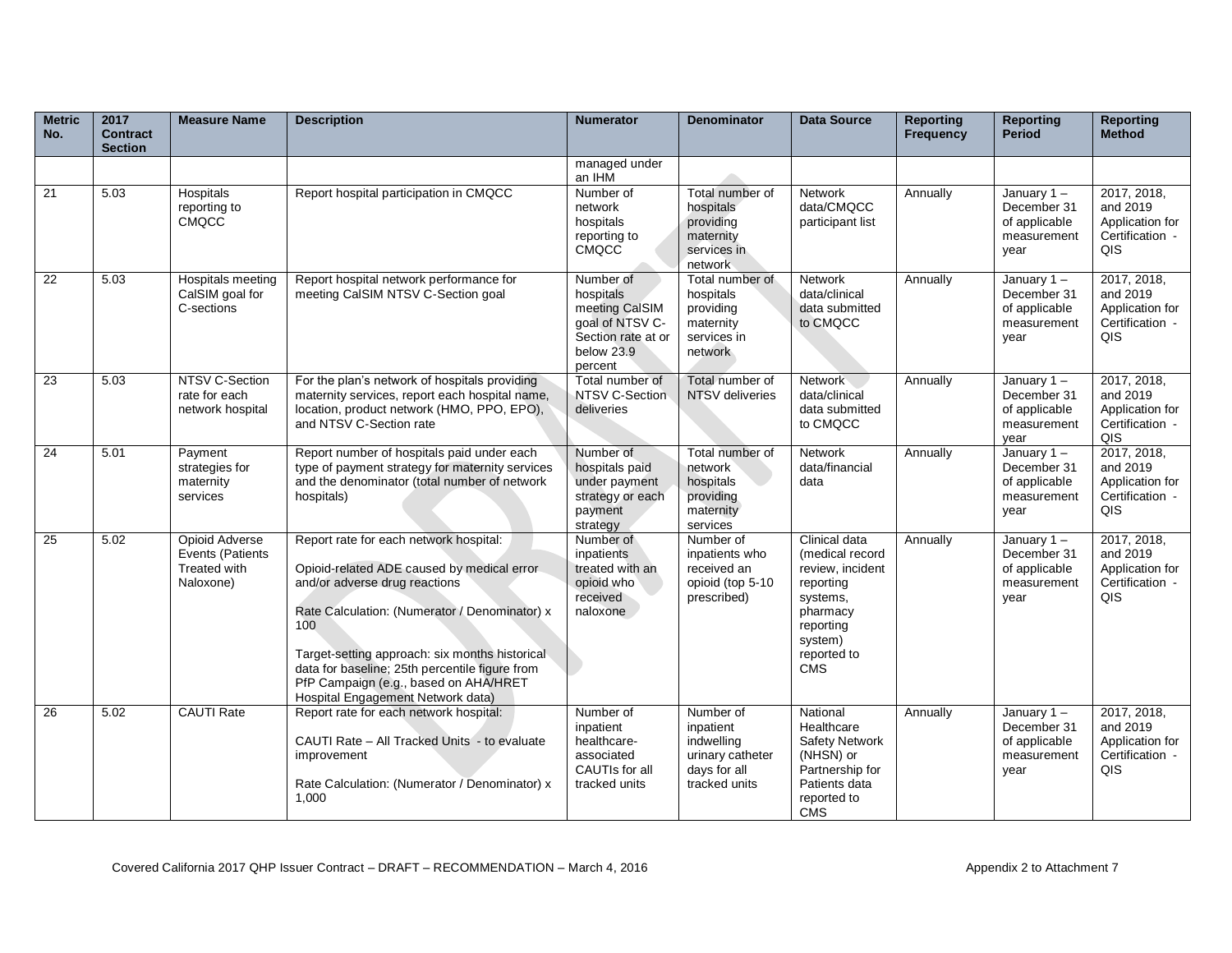| <b>Metric</b><br>No. | 2017<br><b>Contract</b><br><b>Section</b> | <b>Measure Name</b>                                 | <b>Description</b>                                                                                                                                                                                                                                                                              | <b>Numerator</b>                                                                                           | <b>Denominator</b>                                                                                                             | <b>Data Source</b>                                                                                                                          | <b>Reporting</b><br><b>Frequency</b> | <b>Reporting</b><br><b>Period</b>                                    | <b>Reporting</b><br>Method                                           |
|----------------------|-------------------------------------------|-----------------------------------------------------|-------------------------------------------------------------------------------------------------------------------------------------------------------------------------------------------------------------------------------------------------------------------------------------------------|------------------------------------------------------------------------------------------------------------|--------------------------------------------------------------------------------------------------------------------------------|---------------------------------------------------------------------------------------------------------------------------------------------|--------------------------------------|----------------------------------------------------------------------|----------------------------------------------------------------------|
|                      |                                           |                                                     | Target-Setting Approach: Twelve months<br>historical data for baseline                                                                                                                                                                                                                          |                                                                                                            |                                                                                                                                |                                                                                                                                             |                                      |                                                                      |                                                                      |
| 27                   | 5.02                                      | <b>CAUTI SIR</b>                                    | Report rate for each network hospital:<br>CAUTI Standardized Infection Ration (SIR) -<br>All Tracked Units - Relative performance<br>Rate Calculation: Numerator / Denominator<br>Target-Setting Approach: Twelve months<br>historical data for baseline                                        | Number of<br>observed<br>inpatient<br>healthcare-<br>associated<br>CAUTIs for all<br>tracked units         | Number of<br>predicted<br>inpatient<br>healthcare-<br>associated<br>CAUTIs for all<br>tracked units<br>(determined by<br>NHSN) | NHSN or<br>Partnership for<br>Patients data<br>reported to<br><b>CMS</b>                                                                    | Annually                             | January $1 -$<br>December 31<br>of applicable<br>measurement<br>year | 2017, 2018,<br>and 2019<br>Application for<br>Certification -<br>QIS |
| 28                   | 5.02                                      | <b>Urinary Catheter</b><br><b>Utilization Ratio</b> | Report rate for each network hospital:<br>Urinary Catheter Utilization Ratio - All Tracked<br>Units<br>Rate Calculation: (Numerator / Denominator) x<br>100<br>Lower ratios are generally associated with<br>better performance and may also impact the<br>CAUTI rate                           | Number of<br>inpatient<br>indwelling<br>urinary catheter<br>days for all<br>tracked units                  | Number of<br>inpatient bed<br>days for all<br>tracked units                                                                    | NHSN or<br>Partnership for<br>Patients data<br>reported to<br><b>CMS</b>                                                                    | Annually                             | January $1 -$<br>December 31<br>of applicable<br>measurement<br>year | 2017, 2018,<br>and 2019<br>Application for<br>Certification -<br>QIS |
| 29                   | 5.02                                      | <b>CLABSI Rate</b>                                  | Report rate for each network hospital:<br>CLABSI Rate - All Tracked Units<br>Rate Calculation: (Numerator / Denominator) x<br>1.000<br>Target-Setting Approach: Twelve or twenty-four<br>months historical data for baseline (various<br>possible data sources: NHSN, 2013 CHART,<br>2014 CDPH) | Number of<br>observed<br>inpatient<br>healthcare-<br>associated<br><b>CLABSIs for all</b><br>tracked units | Number of<br>inpatient central<br>line days for all<br>tracked units                                                           | NHSN,<br>California<br>Department of<br><b>Public Health</b><br>(CDPH), or<br>Partnership for<br>Patients data<br>reported to<br><b>CMS</b> | Annually                             | January $1 -$<br>December 31<br>of applicable<br>measurement<br>year | 2017, 2018,<br>and 2019<br>Application for<br>Certification -<br>QIS |
| 30                   | 5.02                                      | <b>CLABSI SIR</b>                                   | Report rate for each network hospital:<br>CLABSI SIR - All Tracked Units<br>Rate Calculation: Numerator / Denominator<br>Target-Setting Approach: Twelve months<br>historical data for baseline (various possible<br>data sources: NHSN, 2013 CHART, 2014<br>CDPH)                              | Number of<br>observed<br>inpatient<br>CLABSIs for all<br>tracked units                                     | Number of<br>expected<br>inpatient<br>CLABSIs for all<br>tracked units<br>(determined by<br>NHSN)                              | NHSN, CDPH,<br>or Partnership<br>for Patients<br>data reported to<br>CMS                                                                    | Annually                             | January $1 -$<br>December 31<br>of applicable<br>measurement<br>vear | 2017, 2018,<br>and 2019<br>Application for<br>Certification -<br>QIS |
| 31                   | 5.02                                      | <b>Central Line</b><br><b>Utilization Ratio</b>     | Report rate for each network hospital:<br>Central Line Utilization Ratio - All Tracked<br>Units                                                                                                                                                                                                 | Number of<br>inpatient central<br>line days for all<br>tracked units                                       | Number of<br>inpatient bed<br>days for all<br>tracked units                                                                    | NHSN, CDPH,<br>or Partnership<br>for Patients                                                                                               | Annually                             | January $1 -$<br>December 31<br>of applicable                        | 2017, 2018,<br>and 2019<br>Application for                           |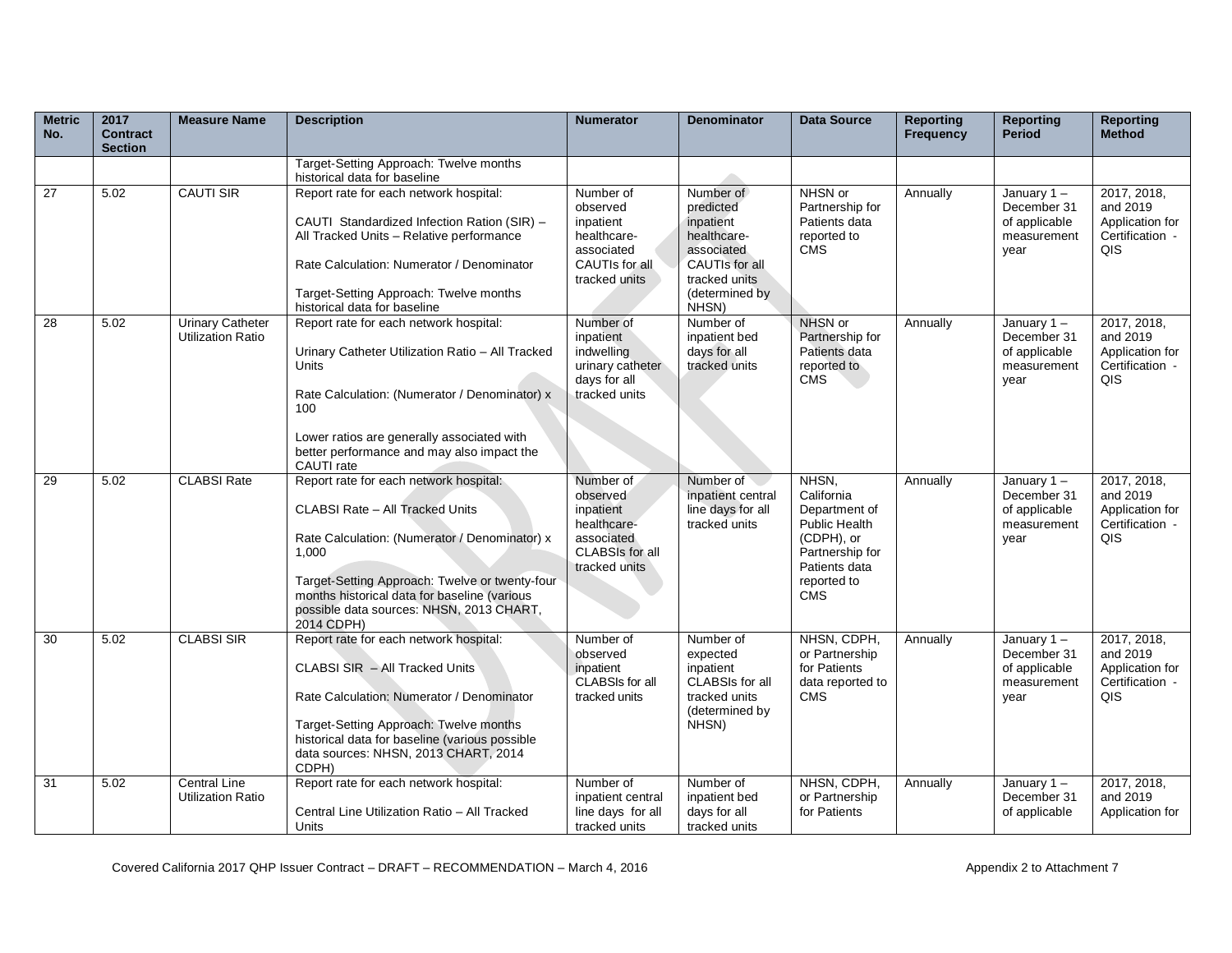| <b>Metric</b><br>No. | 2017<br><b>Contract</b><br><b>Section</b> | <b>Measure Name</b> | <b>Description</b>                                                                                                                                                                                                                                                                   | <b>Numerator</b>                                                                                                  | <b>Denominator</b>                                                                                                | <b>Data Source</b>                                                              | <b>Reporting</b><br><b>Frequency</b> | <b>Reporting</b><br><b>Period</b>                                 | <b>Reporting</b><br><b>Method</b>                                    |
|----------------------|-------------------------------------------|---------------------|--------------------------------------------------------------------------------------------------------------------------------------------------------------------------------------------------------------------------------------------------------------------------------------|-------------------------------------------------------------------------------------------------------------------|-------------------------------------------------------------------------------------------------------------------|---------------------------------------------------------------------------------|--------------------------------------|-------------------------------------------------------------------|----------------------------------------------------------------------|
|                      |                                           |                     | Rate Calculation: (Numerator / Denominator) x<br>100<br>Lower ratios are generally associated with<br>better performance and may also impact the<br><b>CLABSI</b> rate                                                                                                               |                                                                                                                   |                                                                                                                   | data reported to<br><b>CMS</b>                                                  |                                      | measurement<br>year                                               | Certification -<br>QIS                                               |
| 32                   | 5.02                                      | C. Diff Rate        | Report rate for each network hospital:<br>Lab-Identified C. Diff Rate<br>Rate Calculation: (Numerator / Denominator) x<br>1.000<br>Target-Setting Approach: Twelve months<br>historical data for baseline (various possible<br>data sources: NHSN, 2013 CHART, 2014<br>CDPH)         | Number of<br>inpatient<br>hospital-onset C.<br>diff lab identified<br>events for all<br>tracked units             | Number of<br>inpatient bed<br>days for all<br>tracked units                                                       | NHSN, CDPH,<br>or Partnership<br>for Patients<br>data reported to<br><b>CMS</b> | Annually                             | January 1-<br>December 31<br>of applicable<br>measurement<br>vear | 2017, 2018,<br>and 2019<br>Application for<br>Certification -<br>QIS |
| 33                   | 5.02                                      | C. Diff SIR         | Report rate for each network hospital:<br>Lab-Identified C. Diff SIR<br>Rate Calculation: Numerator / Denominator<br>Target Setting Approach: Twelve months<br>historical data for baseline (various possible<br>data sources: NHSN, 2013 CHART, 2014<br>CDPH)                       | Number of<br>observed<br>inpatient<br>hospital-onset C.<br>diff lab identified<br>events for all<br>tracked units | Number of<br>expected<br>inpatient<br>hospital-onset<br>cases of C. diff<br>for all tracked<br>units              | NHSN, CDPH,<br>or Partnership<br>for Patients<br>data reported to<br><b>CMS</b> | Annually                             | January 1-<br>December 31<br>of applicable<br>measurement<br>year | 2017, 2018,<br>and 2019<br>Application for<br>Certification -<br>QIS |
| 34                   | 5.02                                      | SSI-Colon Rate      | Report rate for each network hospital:<br>Colon Surgery SSI Rate<br>Rate Calculation: (Numerator / Denominator) x<br>100<br>Target-Setting Approach: Twelve or twenty-four<br>months historical data for baseline (various<br>possible data sources: NHSN, 2013 CHART,<br>2014 CDPH) | Number of SSIs<br>related to colon<br>surgeries (based<br>on NHSN<br>definition)                                  | Inpatients having<br>the colon<br>procedures<br>included in the<br><b>NHSN</b> operative<br>procedure<br>category | NHSN, CDPH,<br>or Partnership<br>for Patients<br>data reported to<br><b>CMS</b> | Annually                             | January 1-<br>December 31<br>of applicable<br>measurement<br>year | 2017, 2018,<br>and 2019<br>Application for<br>Certification -<br>QIS |
| 35                   | 5.02                                      | SSI-Colon SIR       | Report rate for each network hospital:<br>Colon Surgery SSI SIR<br>Rate Calculation: Numerator / Denominator<br>Target-Setting Approach: Twelve months<br>historical data for baseline (various possible                                                                             | Number of<br>observed SSIs<br>for colon<br>surgeries (based<br>on NHSN<br>definition)                             | Number of<br>predicted SSIs<br>for colon<br>surgeries<br>(determined by<br>NHSN definition)                       | NHSN, CDPH,<br>or Partnership<br>for Patients<br>data reported to<br><b>CMS</b> | Annually                             | January 1-<br>December 31<br>of applicable<br>measurement<br>year | 2017, 2018,<br>and 2019<br>Application for<br>Certification -<br>QIS |